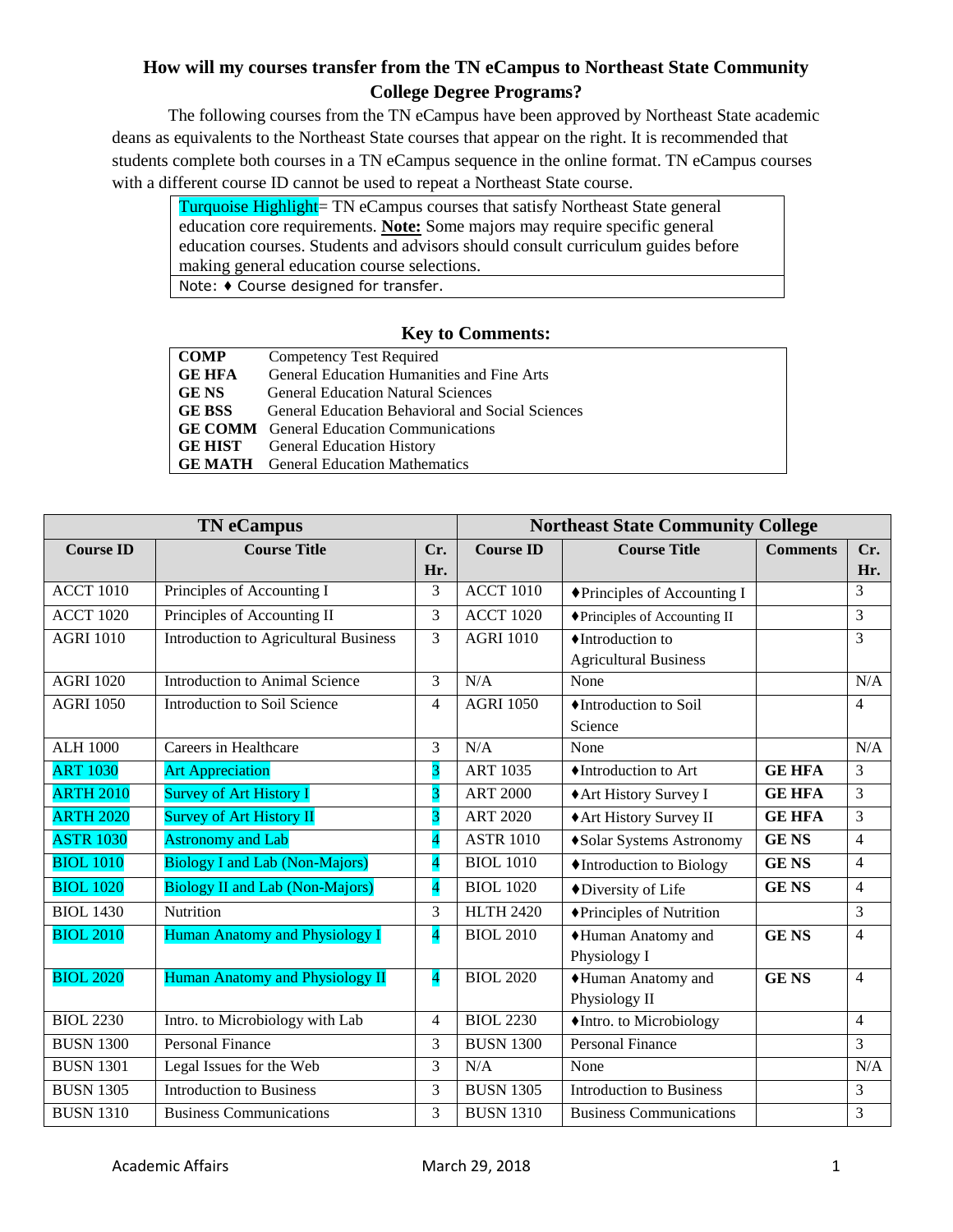| <b>BUSN 1350</b> | Sales and Services                     | 3              | <b>BUSN 1350</b> | Sales and Services               |               | 3              |
|------------------|----------------------------------------|----------------|------------------|----------------------------------|---------------|----------------|
| <b>BUSN 1370</b> | <b>Spreadsheet Applications</b>        | 3              | N/A              | None                             |               | N/A            |
| <b>BUSN 2320</b> | <b>Business Finance</b>                | 3              | N/A              | None                             |               | N/A            |
| <b>BUSN 2350</b> | Organizational Behavior                | 3              | <b>BUSN 2350</b> | Organizational Behavior          |               | 3              |
| <b>BUSN 2360</b> | <b>International Business</b>          | 3              | N/A              | None                             |               | N/A            |
| <b>BUSN 2370</b> | <b>Legal Environment of Business</b>   | 3              | <b>BUSN 2370</b> | Legal Environment of             |               | 3              |
|                  |                                        |                |                  | <b>Business</b>                  |               |                |
| <b>BUSN 2380</b> | Principles of Marketing                | 3              | <b>BUSN 2380</b> | Principles of Marketing          |               | 3              |
| <b>BUSN 2450</b> | E-Commerce                             | 3              | N/A              | None                             |               | N/A            |
| <b>CHEM 1010</b> | Intro to Chemistry I & Lab             | 4              | <b>CHEM 1060</b> | ◆Survey of Chemistry             | <b>GENS</b>   | $\overline{4}$ |
| <b>CHEM 1020</b> | Intro to Chemistry II & Lab            | $\overline{4}$ | N/A              | None                             |               | N/A            |
| <b>CHEM 1040</b> | <b>Basic Chemistry</b>                 | 3              | N/A              | None                             |               | N/A            |
| <b>CISP 1010</b> | Computer Science I                     | 3              | N/A              | None                             |               | N/A            |
| <b>CITC 1300</b> | <b>Beginning HTML and CSS</b>          | 3              | <b>CITC 1300</b> | Beginning HTML and CSS           |               | 3              |
| <b>CITC 1302</b> | <b>Introduction to Networking</b>      | 3              | <b>CITC 1302</b> | Introduction to Networking       |               | 3              |
| <b>CITC 1303</b> | <b>Database Concepts</b>               | 3              | N/A              | None                             |               | N/A            |
| <b>CITC 1310</b> | Programming I                          | 3              | N/A              | None                             |               | N/A            |
| <b>CITC 1311</b> | Programming II                         | 3              | N/A              | None                             |               | N/A            |
| <b>CITC 1312</b> | Introduction to .NET Programming       | 3              | N/A              | None                             |               | N/A            |
| <b>CITC 1313</b> | .NET Programming                       | 3              | <b>CITC 1301</b> | Introduction to                  |               | 3              |
|                  |                                        |                |                  | Programming and Logic            |               |                |
| <b>CITC 1318</b> | Data Structures                        | 3              | N/A              | None                             |               | N/A            |
| <b>CITC 1319</b> | Introduction to Programming for        | 3              | N/A              | None                             |               | N/A            |
|                  | Mobile Apps                            |                |                  |                                  |               |                |
| <b>CITC 1320</b> | A+ Hardware and Software               | 3              | <b>CITC 1320</b> | A+ Hardware and Software         |               | $\overline{3}$ |
| <b>CITC 1321</b> | A+ Hardware                            | 3              | <b>CITC 1320</b> | A+ Hardware and Software         |               | 3              |
| <b>CITC 1322</b> | A+ Software Certification              |                | If both 1321     | and 1322 is completed            |               |                |
| <b>CITC 1333</b> | Linux LPIC-1                           | 3              | <b>CITC 1332</b> | <b>UNIX/Linux Operating</b>      | <b>COMP</b>   | 3              |
|                  |                                        |                |                  | System                           |               |                |
| <b>CITC 1360</b> | <b>Computer Graphics and Animation</b> | 3              | N/A              | None                             |               | N/A            |
| <b>COL 101</b>   | Orientation                            | 3              | N/A              | None                             |               | $\rm N/A$      |
| <b>COM 1010</b>  | <b>Basic Web Design</b>                | 3              | N/A              | None                             |               | N/A            |
| <b>COM 1020</b>  | <b>Basic Web Graphics</b>              | 3              | <b>CISP 1120</b> | Multimedia Design                |               | 3              |
|                  |                                        |                |                  | Technologies                     |               |                |
| <b>COMM 1010</b> | Introduction to Mass Communication     | 3              | <b>MCOM 1110</b> | Media and Social<br>Institutions | <b>GE BSS</b> | $\overline{3}$ |
| <b>CRMJ</b> 1010 | Introduction to Criminal Justice       | 3              | <b>CRMJ</b> 1010 | ♦Introduction to Criminal        |               | $\overline{3}$ |
|                  |                                        |                |                  | Justice                          |               |                |
| <b>CRMJ</b> 1020 | Introduction to the Legal Process      | 3              | <b>CRMJ</b> 1020 | •Introduction to the Legal       |               | $\overline{3}$ |
|                  |                                        |                |                  | Process                          |               |                |
| <b>CRMJ</b> 1301 | <b>Correctional Counseling</b>         | 3              | N/A              | None                             |               | N/A            |
| <b>CRMJ</b> 1311 | Criminal Law                           | 3              | <b>CRMJ</b> 1311 | ◆Criminal Law                    |               | 3              |
| <b>CRMJ 1322</b> | Police Administration and              | 3              | <b>CRMJ</b> 2010 | ♦Introduction to Law             |               | $\overline{3}$ |
|                  | Organization                           |                |                  | Enforcement                      |               |                |
| <b>CRMJ 1330</b> |                                        | 3              | N/A              | None                             |               | N/A            |
|                  | Criminal Evidence and Procedures       |                |                  |                                  |               |                |
| <b>CRMJ 1340</b> | Criminal Investigation                 | 3              | <b>CRMJ 1340</b> | ◆Criminal Investigation          |               | $\overline{3}$ |
| <b>CRMJ</b> 1350 | Criminal Justice Career Planning       | 3              |                  |                                  |               |                |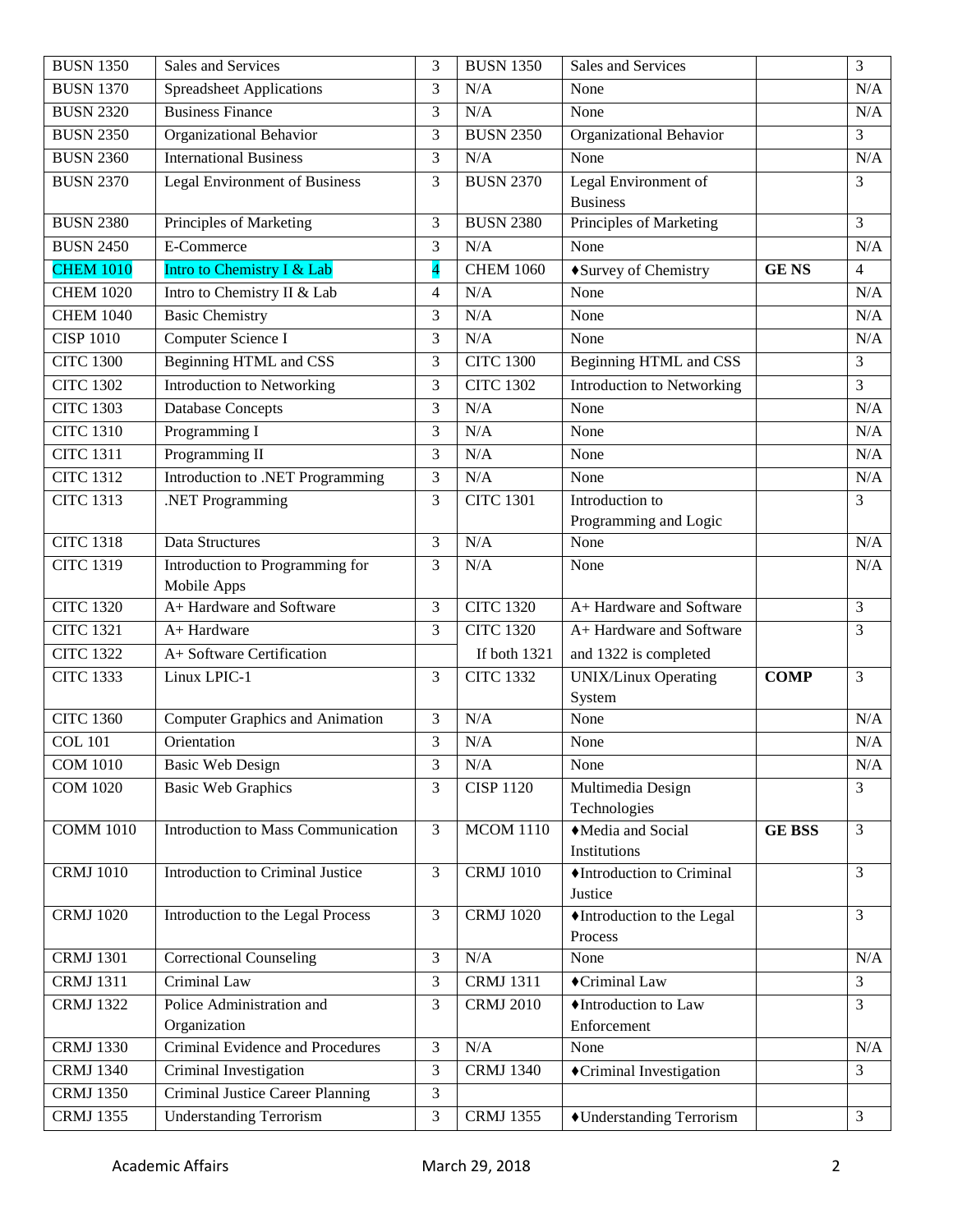| <b>CRMJ 1360</b> | Intro to Crime Scene Investigation           | 3              | N/A              | None                           |               | N/A            |
|------------------|----------------------------------------------|----------------|------------------|--------------------------------|---------------|----------------|
| <b>CRMJ 2010</b> | <b>Introduction to Law Enforcement</b>       | 3              | <b>CRMJ 2010</b> | ♦Introduction to Law           |               | 3              |
|                  |                                              |                |                  | Enforcement                    |               |                |
| <b>CRMJ 2020</b> | <b>Introduction to Corrections</b>           | 3              | <b>CRMJ 2020</b> | ♦ Introduction to              |               | $\mathfrak{Z}$ |
|                  |                                              |                |                  | Corrections                    |               |                |
| <b>CRMJ 2035</b> | Victimology                                  | 3              | N/A              | None                           |               | N/A            |
| <b>CRMJ 2050</b> | Introduction to Cybersecurity                | 3              | N/A              | None                           |               | N/A            |
| <b>CRMJ 2311</b> | Juvenile Justice                             | 3              | <b>CRMJ 2311</b> | ◆Juvenile Justice              |               | 3              |
| <b>CRMJ 2312</b> | Criminology                                  | 3              | <b>CRMJ 2310</b> | ◆Criminology                   |               | 3              |
| <b>CRMJ 2332</b> | Drug Identification and Effects              | 3              | N/A              | None                           |               | N/A            |
| <b>CRMJ 2340</b> | <b>Investigative Report Writing</b>          | 3              | N/A              | None                           |               | N/A            |
| <b>CRMJ 2359</b> | Correctional Security Administration         | 3              | <b>CRMJ 2359</b> | ◆Correctional                  |               | 3              |
|                  |                                              |                |                  | Administration                 |               |                |
| <b>CRMJ 2390</b> | Probation and Parole                         | 3              | N/A              | None                           |               | N/A            |
| <b>ECED 1310</b> | Intro. to Early Childhood Education          | $\overline{3}$ | <b>ECED 1310</b> | ♦ Introduction to Early        |               | 3              |
|                  |                                              |                |                  | <b>Childhood Education</b>     |               |                |
| <b>ECED 2310</b> | Safe, Healthy Learning Environments          | 3              | <b>ECED 2310</b> | ◆Safe, Healthy Learning        |               | 3              |
|                  |                                              |                |                  | Environments                   |               |                |
| <b>ECED 2312</b> | Administration of Early Childhood            | 3              | <b>ECED 2312</b> | +Administration of Early       |               |                |
|                  | Programs                                     |                |                  | Childhood                      |               |                |
|                  |                                              |                |                  | Programs                       |               |                |
| <b>ECED 2315</b> | Early Childhood Curriculum                   | 3              | <b>ECED 2315</b> | ◆Early Childhood<br>Curriculum |               | 3              |
| <b>ECED 2320</b> | Infant and Toddler Child Development         | 3              | <b>ECED 2320</b> | ♦ Infant, Toddler and Child    |               | $\overline{3}$ |
|                  |                                              |                |                  | Development                    |               |                |
| <b>ECED 2330</b> | <b>Infant and Toddler Care</b>               | 3              | <b>ECED 2330</b> | Infant and Toddler Care        |               | 3              |
| <b>ECED 2340</b> | Family Dynamics and Community                | 3              | <b>ECED 2340</b> | ◆Family Dynamics and           |               | 3              |
|                  | Involvement                                  |                |                  | Community Involvement          |               |                |
| <b>ECED 2360</b> | Development of Exceptional Children          | 3              | <b>ECED 2360</b> | ◆Development of                |               | 3              |
|                  |                                              |                |                  | <b>Exceptional Children</b>    |               |                |
| <b>ECED 2370</b> | Developmental Assessment Methods             | 3              | <b>ECED 2370</b> | $\blacklozenge$ Developmental  |               | 3              |
|                  |                                              |                |                  | Assessment                     |               |                |
| <b>ECED 2380</b> | Language and Literacy in Early               | 3              | <b>ECED 2380</b> | •Language and Literacy in      |               | $\mathfrak{Z}$ |
|                  | Childhood                                    |                |                  | Early Childhood                |               |                |
| <b>ECED 2385</b> | Math and Science in Early Childhood          | 3              | <b>ECED 2385</b> | Math and Science in Early      |               | 3              |
|                  |                                              |                |                  | Childhood                      |               |                |
| <b>ECED 2390</b> | <b>Creative Development</b>                  | 3              | <b>ECED 2390</b> | ◆Creative Development          |               | $\mathfrak{Z}$ |
| <b>ECON 2010</b> | Macroeconomics                               | $\overline{3}$ | <b>ECON 2100</b> | $\blacklozenge$ Principles of  | <b>GE BSS</b> | $\overline{3}$ |
|                  |                                              |                |                  | Macroeconomics                 |               |                |
| <b>ECON 2020</b> | <b>Microeconomics</b>                        | 3              | <b>ECON 2200</b> | ◆Principles of                 | <b>GE BSS</b> | $\mathfrak{Z}$ |
|                  |                                              |                |                  | Microeconomics                 |               |                |
| <b>EDPY 207</b>  | <b>Educational Psychology</b>                | 3              | $\rm N/A$        | None                           |               | N/A            |
| <b>EDU 1100</b>  | <b>Technology for Teachers</b>               | 3              | $\rm N/A$        | None                           |               | N/A            |
| <b>EDU 1120</b>  | Introduction to Teaching                     | 3              | $\rm N/A$        | None                           |               | N/A            |
| <b>EDU 201</b>   | Foundations of Education                     | 3              | $\rm N/A$        | None                           |               | N/A            |
| <b>EDU 2050</b>  | <b>Classroom Management</b>                  | 3              | $\rm N/A$        | None                           |               | N/A            |
| <b>EDU 250</b>   | <b>Instructional Technology in Education</b> | 3              | N/A              | None                           |               | N/A            |
| <b>EDUC 2120</b> | Introduction to Special Education            | 3              | $\rm N/A$        | None                           |               | N/A            |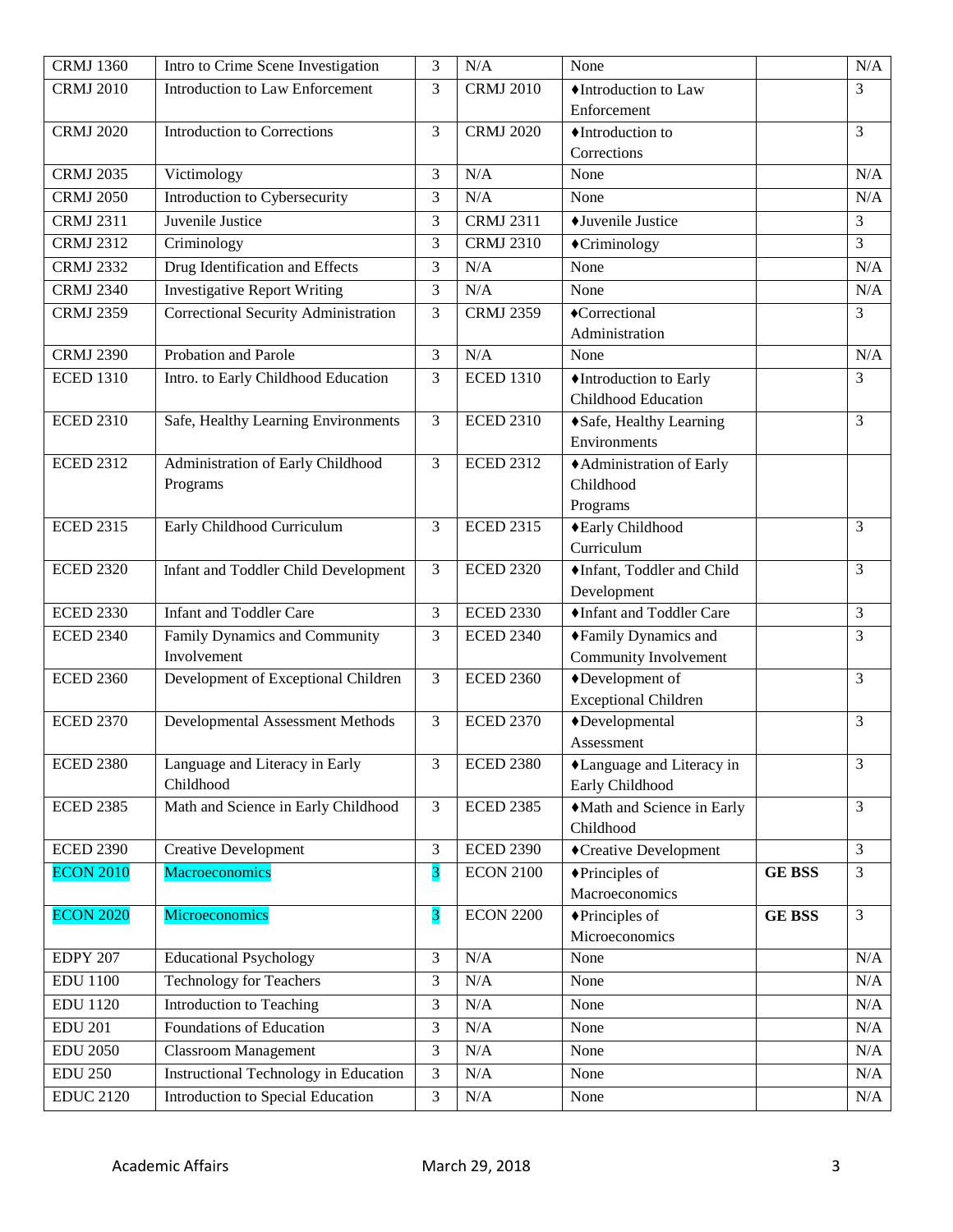| <b>ENGL 0810</b>          | Writing Learning Support for ENGL                             | 3              | <b>ENGL 0870</b> | Basic and Developmental    |                | 3              |
|---------------------------|---------------------------------------------------------------|----------------|------------------|----------------------------|----------------|----------------|
|                           | 1010                                                          |                |                  | Writing                    |                |                |
| <b>ENGL 1001</b>          | English as a Second Language I                                | 3              | N/A              | None                       |                | N/A            |
| <b>ENGL 1002</b>          | English as a Second Language II                               | 3              | N/A              | None                       |                | N/A            |
| <b>ENGL 1010</b>          | <b>English Composition I</b>                                  | 3              | <b>ENGL 1010</b> | ◆English Composition I     | <b>GE COMM</b> | $\overline{3}$ |
| <b>ENGL 1020</b>          | <b>English Composition II</b>                                 | 3              | <b>ENGL 1020</b> | ♦ English Composition II   | <b>GE COMM</b> | $\overline{3}$ |
| <b>ENGL 1030</b>          | <b>Literary Studies Abroad</b>                                | 3              | N/A              | None                       |                | N/A            |
| <b>ENGL 2010</b>          | Introduction to Literature I: Fiction                         | 3              | N/A              | None                       |                | N/A            |
| <b>ENGL 2030</b>          | <b>Experience of Literature</b>                               | 3              | N/A              | None                       |                | N/A            |
| <b>ENGL 2110</b>          | <b>American Literature I</b>                                  | 3              | <b>ENGL 2110</b> | ◆Early American Literature | <b>GE HFA</b>  | $\overline{3}$ |
| <b>ENGL 2116</b>          | Writing for the Web                                           | 3              | N/A              | None                       |                | N/A            |
| <b>ENGL 2120</b>          | <b>American Literature II</b>                                 | 3              | <b>ENGL 2120</b> | ◆Modern American           | <b>GE HFA</b>  | 3              |
|                           |                                                               |                |                  | Literature                 |                |                |
| <b>ENGL 2210</b>          | <b>English Literature I</b>                                   | 3              | <b>ENGL 2210</b> | ◆Early British Literature  | <b>GE HFA</b>  | 3              |
| <b>ENGL 2220</b>          | <b>English Literature II</b>                                  | 3              | <b>ENGL 2220</b> | Modern British Literature  | <b>GE HFA</b>  | 3              |
| <b>ENGL 2300</b>          | <b>Creative Writing</b>                                       | 3              | <b>ENGL 2810</b> | ◆Creative Writing          |                | $\overline{3}$ |
| <b>ENGL 2310</b>          | World Literature to 1650                                      | 3              | N/A              | None                       |                | N/A            |
| <b>ENGL 2320</b>          | World Literature Since 1650                                   | 3              | N/A              | None                       |                | N/A            |
| <b>ENGL 2410</b>          | Western World Literature I                                    | 3              | <b>ENGL 2310</b> | ◆Early World Literature    |                | 3              |
| <b>ENGL 2420</b>          | Western World Literature II                                   | 3              | <b>ENGL 2320</b> | Modern World Literature    |                | 3              |
| <b>ENGL 2530</b>          | African American Literature                                   | 3              | N/A              | None                       |                | N/A            |
| <b>ENGL 2630</b>          | Literature for Children                                       | 3              | <b>ENGL 2170</b> | ◆Children's Literature     |                | 3              |
| <b>ESC 1110</b>           | Intro. to Environmental Studies I                             | $\overline{4}$ | N/A              | None                       |                | N/A            |
| <b>ESC 1120</b>           | Intro. to Environmental Studies II                            | 4              | N/A              | None                       |                | N/A            |
| <b>FREN 1010</b>          | Beginning French I                                            | 3              | <b>FREN 1010</b> | ◆French I                  |                | 3              |
| <b>FREN 1020</b>          | <b>Beginning French II</b>                                    | 3              | <b>FREN 1020</b> | ◆French II                 |                | 3              |
| <b>GEOG 1030</b>          | <b>Cultural Geography</b>                                     | 3              | <b>GEOG 1012</b> | ◆Cultural Geography        | <b>GE BSS</b>  | 3              |
| <b>GEOG 2010</b>          | <b>World Regional Geography</b>                               | 3              | <b>GEOG 2010</b> | ◆World Regional            | <b>GE BSS</b>  | 3              |
|                           |                                                               |                |                  | Geography                  |                |                |
| <b>HIMT 1300</b>          | <b>Medical Terminology</b>                                    | 3              | <b>ADMN 1306</b> | <b>Medical Terminology</b> |                | 3              |
| (formerly HIT<br>1010)    |                                                               |                |                  |                            |                |                |
| <b>HIMT 1301</b>          | Introduction to Health Information                            | $\overline{3}$ | <b>HRPR 1000</b> | Intro. To Health Related   |                | $\overline{3}$ |
| (formerly HIT             | Management                                                    |                |                  | Professions                |                |                |
| 1011)                     |                                                               |                | <b>ADMN 2321</b> | Intro. To Managing Health  |                | 3              |
|                           |                                                               |                |                  | Information                |                |                |
| <b>HIMT 1302</b>          | Legal Aspects of Health Information                           | $\overline{3}$ | N/A              | None                       |                | N/A            |
| (formerly HIT<br>1111)    | Technology                                                    |                |                  |                            |                |                |
| <b>HIMT 1303</b>          | <b>Basic ICD Coding I</b>                                     | 3              | N/A              | None                       |                | N/A            |
| (formerly HIT             |                                                               |                |                  |                            |                |                |
| 1131)<br><b>HIMT 1305</b> |                                                               |                | N/A              |                            |                |                |
| (formerly HIT)            | Computer Applications in Health<br><b>Information Systems</b> | 3              |                  | None                       |                | N/A            |
| 1140)                     |                                                               |                |                  |                            |                |                |
| <b>HIMT 1401</b>          | <b>Fundamentals of Disease Process</b>                        | $\overline{4}$ | N/A              | None                       |                | N/A            |
| (formerly HIT             |                                                               |                |                  |                            |                |                |
| 1120)<br><b>HIMT 2211</b> | <b>Quality Improvement</b>                                    | $\overline{2}$ | $\rm N/A$        | None                       |                | N/A            |
| (formerly HIT             |                                                               |                |                  |                            |                |                |
| 2211)                     |                                                               |                |                  |                            |                |                |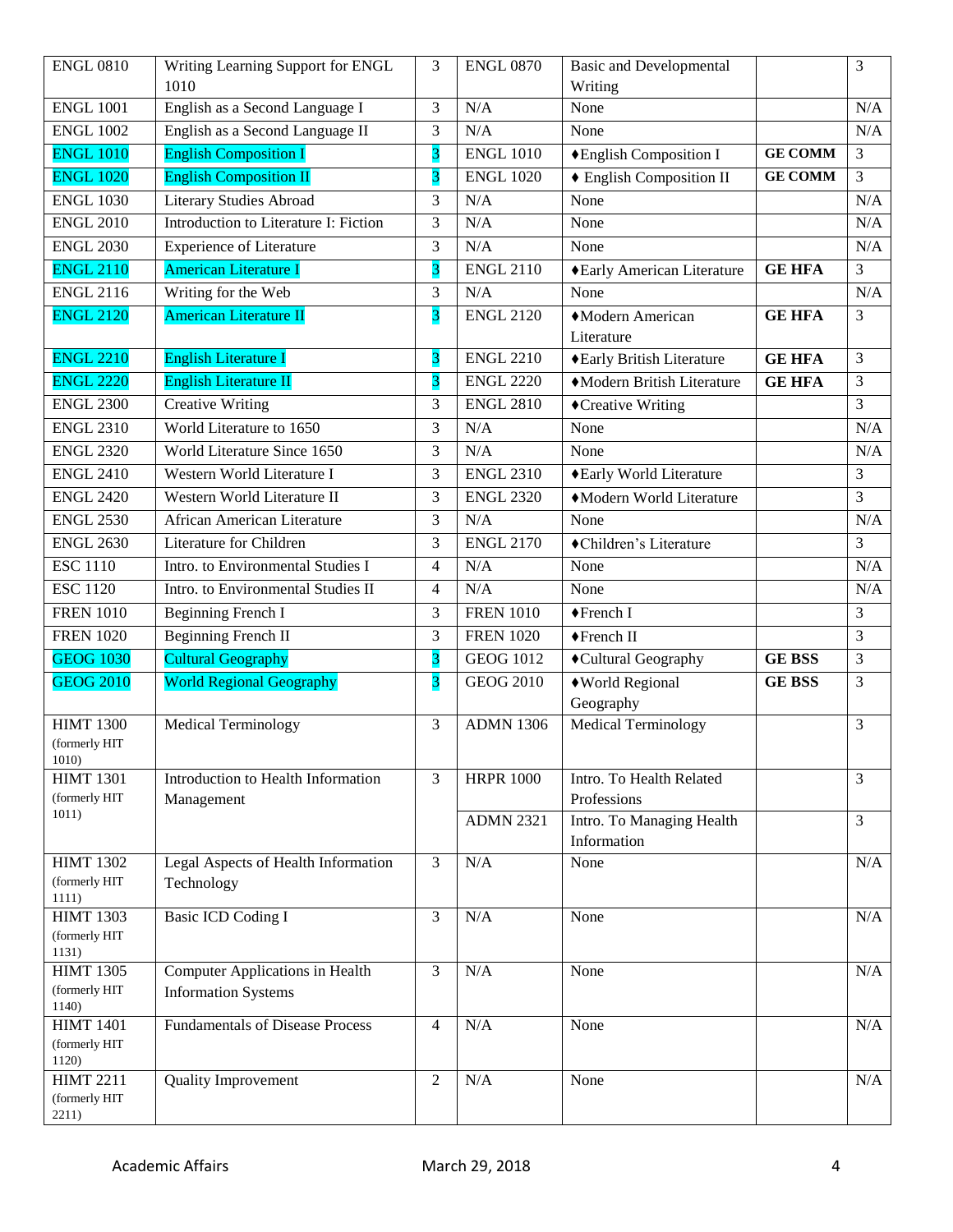| <b>HIMT 2301</b>                  | <b>CPT</b> Coding                      | 3                       | N/A              | None                         |                | N/A                              |
|-----------------------------------|----------------------------------------|-------------------------|------------------|------------------------------|----------------|----------------------------------|
| (formerly HIT                     |                                        |                         |                  |                              |                |                                  |
| 2130)                             |                                        |                         |                  |                              |                |                                  |
| <b>HIMT 2302</b><br>(formerly HIT | <b>Basic ICD Coding II</b>             | 3                       | N/A              | None                         |                | N/A                              |
| 2131)                             |                                        |                         |                  |                              |                |                                  |
| <b>HIMT 2303</b>                  | <b>Advanced Coding</b>                 | 3                       | N/A              | None                         |                | N/A                              |
| (formerly HIT)                    |                                        |                         |                  |                              |                |                                  |
| 2231)                             |                                        |                         |                  |                              |                |                                  |
| <b>HIMT 2304</b><br>(formerly HIT | <b>HIM Management Principles</b>       | 3                       | N/A              | None                         |                | N/A                              |
| 2111)                             |                                        |                         |                  |                              |                |                                  |
| <b>HIMT 2305</b>                  | Revenue Cycle Management               | 3                       | N/A              | None                         |                | N/A                              |
| (formerly HIT                     |                                        |                         |                  |                              |                |                                  |
| 2221)                             |                                        |                         |                  |                              |                |                                  |
| <b>HIMT 2307</b><br>(formerly HIT | Professional Practice Experience I     | 3                       | N/A              | None                         |                | $\rm N/A$                        |
| 2140)                             |                                        |                         |                  |                              |                |                                  |
| <b>HIMT 2308</b>                  | Professional Practice Experience II    | 3                       | N/A              | None                         |                | N/A                              |
| (formerly HIT                     |                                        |                         |                  |                              |                |                                  |
| 2240)                             |                                        |                         |                  |                              |                |                                  |
| <b>HIMT 2309</b><br>(formerly HIT | Data Analysis and Statistics           | 3                       | N/A              | None                         |                | N/A                              |
| 2121)                             |                                        |                         |                  |                              |                |                                  |
| <b>HIMT 2312</b>                  | Seminar in Health Information          | 3                       | N/A              | None                         |                | N/A                              |
| (formerly HIT                     | Technology                             |                         |                  |                              |                |                                  |
| 2250)                             |                                        |                         |                  |                              |                |                                  |
| <b>HIST 1110</b>                  | <b>Survey of World History I</b>       | 3                       | <b>HIST 2310</b> | ◆Early World History         | <b>GE HIST</b> | $\mathfrak{Z}$<br>$\mathfrak{Z}$ |
|                                   |                                        |                         |                  |                              |                |                                  |
| <b>HIST 1120</b>                  | <b>Survey of World History II</b>      | 3                       | <b>HIST 2320</b> | Modern World History         | <b>GE HIST</b> |                                  |
| <b>HIST 2010</b>                  | <b>U.S. History I</b>                  | 3                       | <b>HIST 2010</b> | ◆Early United States         | <b>GE HIST</b> | 3                                |
|                                   |                                        |                         |                  | History                      |                |                                  |
| <b>HIST 2020</b>                  | <b>U.S. History II</b>                 | 3                       | <b>HIST 2020</b> | Modern United States         | <b>GE HIST</b> | $\overline{3}$                   |
|                                   |                                        |                         |                  | History                      |                |                                  |
| <b>HIST 2030</b>                  | <b>Tennessee History</b>               | 3                       | <b>HIST 2030</b> | ◆Tennessee History           | <b>GE HIST</b> | 3                                |
| <b>HIST 2050</b>                  | Appalachian History                    | 3                       | N/A              | None                         |                | N/A                              |
| <b>HIST 220</b>                   | <b>African American History</b>        | 3                       | N/A              | None                         |                | $\rm N/A$                        |
| <b>HRPO 2100</b>                  | <b>Wellness Concepts and Practices</b> | $\overline{\mathbf{3}}$ | <b>SOCW 2010</b> | ◆Fitness, Wellness and       | <b>GE BSS</b>  | 3                                |
|                                   |                                        |                         |                  | Society                      |                |                                  |
| <b>HSC 190</b>                    | Intro. to Human Pathophysiology        | 3                       | N/A              | None                         |                | $\rm N/A$                        |
| <b>HTL 110</b>                    | Intro. to Hospitality Industry         | 3                       | N/A              | None                         |                | N/A                              |
| <b>HUM 1010</b>                   | <b>Introduction to Humanities I</b>    | 3                       | <b>HUM 1010</b>  | ◆Early Humanities            | <b>GE HFA</b>  | 3                                |
| <b>HUM 1020</b>                   | <b>Introduction to Humanities II</b>   | 3                       | <b>HUM 1020</b>  | Modern Humanities            | <b>GE HFA</b>  | $\mathfrak{Z}$                   |
| <b>INFS 192</b>                   | A+ Software Certification Training     | 3                       | <b>CISP 1290</b> | Microcomputer Operating      |                | $\overline{3}$                   |
|                                   |                                        |                         |                  | Systems                      |                |                                  |
| <b>INFS 1010</b>                  | <b>Computer Applications</b>           | 3                       | <b>INFS 1010</b> | <b>Computer Applications</b> |                | $\overline{3}$                   |
| <b>INFS 1100</b>                  | <b>Technology for Teachers</b>         | 3                       | $\rm N/A$        | None                         |                | $\rm N/A$                        |
| IST 2630                          | Web Design                             | 3                       | N/A              | None                         |                | N/A                              |
| <b>MATH 0810</b>                  | Math Learning Support for              | 3                       | <b>MATH 0530</b> | <b>Statistics Principals</b> |                | 3                                |
|                                   | Probability/Statistics (Non-Calculus)  |                         |                  |                              |                |                                  |
| <b>MATH 0820</b>                  | Math Learning Support B                | $\overline{c}$          | N/A              | None                         |                | N/A                              |
| <b>MATH 0830</b>                  | Math Learning Support C                | $\mathbf{1}$            | $\rm N/A$        | None                         |                | N/A                              |
| <b>MATH 1005</b>                  | Algebra Essentials                     | 3                       | <b>MATH 1100</b> | ◆Intermediate Algebra        |                | $\overline{3}$                   |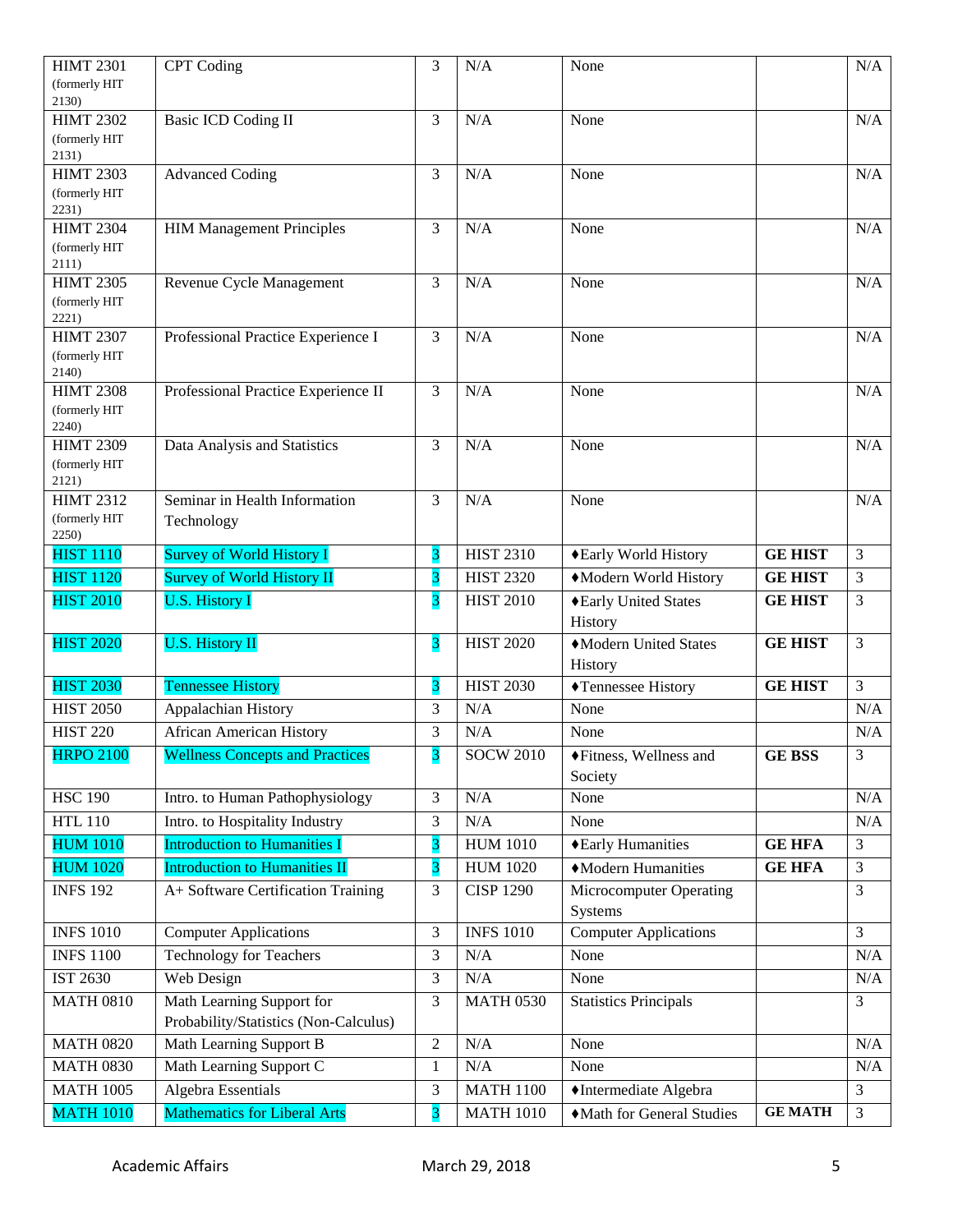| <b>MATH 1130</b> | College Algebra                              | 3                        | N/A              | None                              |                                        | N/A            |
|------------------|----------------------------------------------|--------------------------|------------------|-----------------------------------|----------------------------------------|----------------|
| <b>MATH 1410</b> | Number Concepts for Elementary               | 3                        | <b>MATH 1410</b> | Number Concepts for               | <b>GE MATH</b>                         | 3              |
|                  | Education                                    |                          |                  | Teachers                          | <b>Education</b><br><b>Majors Only</b> |                |
| <b>MATH 1420</b> | Geometry for Elementary Education            | 3                        | <b>MATH 1420</b> | ◆Geometry Concepts for            |                                        | 3              |
|                  |                                              |                          |                  | <b>Teachers</b>                   |                                        |                |
| <b>MATH 1530</b> | <b>Probability/Statistics (Non-Calculus)</b> | 3                        | <b>MATH 1530</b> | ◆Introductory Statistics          | <b>GE MATH</b>                         | 3              |
| <b>MATH 1630</b> | <b>Finite Mathematics</b>                    | 3                        | <b>MATH 1630</b> | ◆Finite Mathematics               | <b>GE MATH</b>                         | 3              |
| <b>MATH 1710</b> | Pre-Calculus I                               | 3                        | <b>MATH 1710</b> | ◆Pre-Calculus Algebra             | <b>GE MATH</b>                         | $\overline{3}$ |
| <b>MATH 1720</b> | Pre-Calculus II (Trigonometry)               | 3                        | <b>MATH 1720</b> | $\blacklozenge$ Pre-Calculus      | <b>GE MATH</b>                         | 3              |
|                  |                                              |                          |                  | Trigonometry                      |                                        |                |
| <b>MATH 1830</b> | <b>Intuitive Calculus</b>                    | 3                        | <b>MATH 1830</b> | ◆ Applied Calculus                | <b>GE MATH</b>                         | 3              |
| <b>MATH 1910</b> | <b>Calculus I</b>                            | 4                        | <b>MATH 1910</b> | ◆Calculus I                       | <b>GE MATH</b>                         | $\overline{4}$ |
| <b>MATH 1920</b> | Calculus II                                  | $\overline{4}$           | <b>MATH 1920</b> | ◆Calculus II                      |                                        | 4              |
| <b>MATH 2010</b> | Introduction to Linear Algebra               | 3                        | <b>MATH 2010</b> | • Introduction to Linear          |                                        | 3              |
|                  |                                              |                          |                  | Algebra                           |                                        |                |
| <b>MATH 2050</b> | Calculus-Based Probability and               | 3                        | <b>MATH 2050</b> | <b>Calculus-Based Probability</b> |                                        | 3              |
|                  | <b>Statistics</b>                            |                          |                  | and Statistics                    |                                        |                |
| <b>MATH 2110</b> | Analytical Calculus & Geometry III           | $\overline{4}$           | <b>MATH 2110</b> | ◆Calculus III                     |                                        | 4              |
| <b>MATH 2120</b> | <b>Differential Equations</b>                | 3                        | <b>MATH 2120</b> | ◆Differential Equations           |                                        | 3              |
| <b>MATH 2810</b> | Discrete Structure and Reasoning             | 3                        | N/A              | None                              |                                        | N/A            |
| <b>MDT 2100</b>  | <b>Photoshop Essentials</b>                  | 3                        | N/A              | None                              |                                        | N/A            |
| <b>MUS 1002</b>  | Fundamentals of Music Theory                 | 3                        | <b>MUS 1010</b>  | ◆Fundamentals of Music            |                                        | 3              |
| <b>MUS 1030</b>  | <b>Music Appreciation</b>                    | 3                        | <b>MUS 1030</b>  | ♦Introduction to Music            | <b>GE HFA</b>                          | $\overline{3}$ |
| <b>PHED 1140</b> | <b>Walking for Fitness</b>                   | $\overline{2}$           | N/A              | None                              |                                        | N/A            |
| <b>PHIL 1030</b> | <b>Introduction to Philosophy</b>            | 3                        | <b>PHIL 1030</b> | ♦ Introduction to Philosophy      | <b>GE HFA</b>                          | 3              |
| <b>PHIL 121</b>  | <b>Elementary Ethics</b>                     | 3                        | N/A              | None                              |                                        | N/A            |
| <b>PHIL 201</b>  | <b>Introduction to World Religions</b>       | 3                        | <b>PHIL 2200</b> | ♦Introduction to World            | <b>GE HFA</b>                          | 3              |
|                  |                                              |                          |                  | Religions                         |                                        |                |
| <b>PHIL 2430</b> | Philosophy of Religion                       | 3                        | <b>PHIL 2200</b> | ◆Introduction to World            | <b>GE HFA</b>                          | 3              |
|                  |                                              |                          |                  | Religions                         |                                        |                |
| <b>PHYS 1030</b> | <b>Concepts of Physics and Lab</b>           | $\overline{4}$           | <b>PHYS 1030</b> | ◆Survey of Physics                | <b>GENS</b>                            | 4              |
| <b>PHYS 2010</b> | <b>General Physics I w/Lab</b>               | 4                        | <b>PHYS 2010</b> | Non-Calculus Physics I            | <b>GENS</b>                            | $\overline{4}$ |
| <b>PHYS 2020</b> | <b>General Physics II w/Lab</b>              | $\overline{\mathbf{4}}$  | <b>PHYS 2020</b> | Non-Calculus Physics II           | <b>GENS</b>                            | $\overline{4}$ |
| <b>PHYS 2110</b> | Physics I w/Lab                              | $\overline{\mathbf{4}}$  | <b>PHYS 2110</b> | ◆Calculus Based Physics I         | <b>GENS</b>                            | 4              |
| <b>PHYS 2120</b> | Physics II w/Lab                             | $\overline{\mathbf{4}}$  | <b>PHYS 2120</b> | ◆Calculus Based Physics II        | <b>GENS</b>                            | $\overline{4}$ |
| <b>POLS 1020</b> | Introduction to Political Science            | 3                        | N/A              | None                              |                                        | N/A            |
| <b>POLS 1030</b> | <b>American Government</b>                   | 3                        | <b>POLS 1030</b> | ◆ American Government             | <b>GE BSS</b>                          | 3              |
| <b>POLS 1501</b> | Intro. to International Relations            | 3                        | N/A              | None                              |                                        | N/A            |
| <b>POLS 2010</b> | <b>State and Local Government</b>            | 3                        | N/A              | None                              |                                        | N/A            |
| <b>PSCI 1010</b> | <b>Survey of Physical Science I</b>          | $\overline{\mathcal{A}}$ | <b>PSCI 1010</b> | ◆Principles of Physical           | <b>GENS</b>                            | 4              |
|                  |                                              |                          |                  | Science                           |                                        |                |
| <b>PSCI 1020</b> | <b>Survey of Physical Science II</b>         | $\overline{\mathbf{4}}$  | <b>PSCI 1020</b> | ◆Principles of Earth/Space        | <b>GENS</b>                            | $\overline{4}$ |
| <b>PSYC 1030</b> | <b>General Psychology</b>                    | $\overline{\mathbf{3}}$  | <b>PSYC 1030</b> | ♦ Introduction to                 | <b>GE BSS</b>                          | $\mathfrak{Z}$ |
|                  |                                              |                          |                  | Psychology                        |                                        |                |
| <b>PSYC 2110</b> | Psychology of Adjustment                     | 3                        | <b>PSYC 2110</b> | ◆Psychology of Adjustment         |                                        | $\overline{3}$ |
| <b>PSYC 2120</b> | Social Psychology                            | 3                        | <b>PSYC 2120</b> | ◆Social Psychology                |                                        | $\mathfrak{Z}$ |